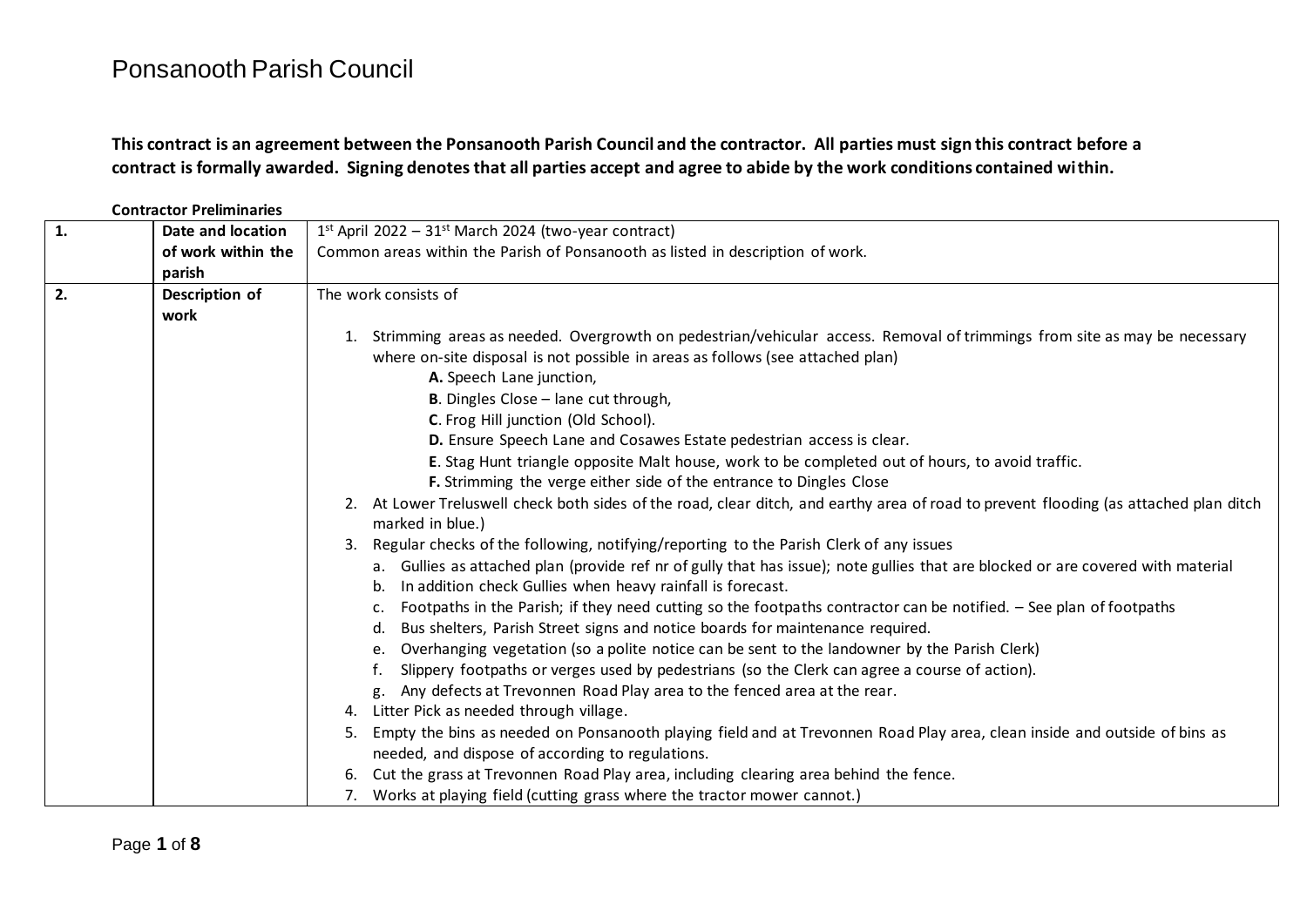|     |                             | a. Trim around playing field equipment as needed                                                                                              |  |  |  |  |  |  |  |  |
|-----|-----------------------------|-----------------------------------------------------------------------------------------------------------------------------------------------|--|--|--|--|--|--|--|--|
|     |                             | Weeding gravel area around preschool building<br>b.                                                                                           |  |  |  |  |  |  |  |  |
|     |                             | Strim driveway entrance                                                                                                                       |  |  |  |  |  |  |  |  |
|     |                             | Cut grass adjacent the wall that borders St Andrews Close<br>d.                                                                               |  |  |  |  |  |  |  |  |
|     |                             | Cut the grass around the preschool building and carpark<br>e.                                                                                 |  |  |  |  |  |  |  |  |
|     |                             | Cut the grass on the mound by the play equipment                                                                                              |  |  |  |  |  |  |  |  |
|     |                             | Cut the grass between the play equipment and the border of the recreation ground<br>g.                                                        |  |  |  |  |  |  |  |  |
|     |                             | 8. Quarterly cleaning of Bus shelters, Parish street signs and notice boards.                                                                 |  |  |  |  |  |  |  |  |
|     |                             |                                                                                                                                               |  |  |  |  |  |  |  |  |
| 3.  | Timing of work              | Cutting may need doing a few times through the summer season. Some works to be completed monthly and some to be completed as                  |  |  |  |  |  |  |  |  |
|     |                             | needed, to be flexible as demand is higher to maintain outside areas in the Summer season. The contractor to submit schedule.                 |  |  |  |  |  |  |  |  |
| 4.  | <b>Public Liability and</b> | The contractor must have:                                                                                                                     |  |  |  |  |  |  |  |  |
|     | training                    | a minimum of £5million public liability cover.                                                                                                |  |  |  |  |  |  |  |  |
|     | certificates                | valid training certificates for the use of powered tools e.g. brush cutter and chainsaw where they are to be used in connection               |  |  |  |  |  |  |  |  |
|     |                             | with the path maintenance.                                                                                                                    |  |  |  |  |  |  |  |  |
|     |                             | Environmental disposal licence                                                                                                                |  |  |  |  |  |  |  |  |
|     |                             | Copies of risk assessments for works.                                                                                                         |  |  |  |  |  |  |  |  |
|     |                             | These documents must be presented to the clerk and copies taken before a contract is awarded.                                                 |  |  |  |  |  |  |  |  |
| 5.  | <b>Client</b>               | Ponsanooth Parish Council is the client. The client will view and keep copies of the contractor's original public liability documents,        |  |  |  |  |  |  |  |  |
|     |                             | training certificates and risk assessments. All reports, invoices, schedules, and documents are to be sent to the Clerk to the Council.       |  |  |  |  |  |  |  |  |
|     |                             | There will be 6 monthly performance reviews with the Clerk and a nominated Councillor.                                                        |  |  |  |  |  |  |  |  |
| 6.  | Payment                     | Ponsanooth Parish Council will authorise payment on the receipt of invoices and works report received after the end of each month.            |  |  |  |  |  |  |  |  |
| 7.  | <b>Defects Liability</b>    | The work may be inspected after completion and the contractor will be required to make good at their own expense any defects which            |  |  |  |  |  |  |  |  |
|     | <b>Period</b>               | may have arisen within 4 weeks due to poor materials or workmanship, or immediately where a Health and Safety risk is evident.                |  |  |  |  |  |  |  |  |
| 8.  | <b>Site Visit</b>           | Before tendering the contractor should examine the requirements of the small works contract, i.e. this document, and visit the sites.         |  |  |  |  |  |  |  |  |
| 9.  | <b>Works estimate</b>       | The contractor shall give a quote based on the information contained within this contract and the information provided by the                 |  |  |  |  |  |  |  |  |
|     |                             | Ponsanooth Parish Council. This should be on a price per hour of work basis to allow future additions to the work programme to be             |  |  |  |  |  |  |  |  |
|     |                             | costed. Any variation to the price quoted must be agreed in writing by email with the Clerk. The Client may, without invalidating the         |  |  |  |  |  |  |  |  |
|     |                             | contract, order an addition or omission from the works. Any additional costs will be based on a priced specification.                         |  |  |  |  |  |  |  |  |
| 10. | Quote to be                 | The contractor is to include in their price, all costs in connection with labour, H & S compliance, plant, materials, tool maintenance, fuel, |  |  |  |  |  |  |  |  |
|     | Inclusive                   | administration and transport, and all other things necessary for the work to be undertaken.                                                   |  |  |  |  |  |  |  |  |
| 11. | Agreement of                | Before starting work, the contractor will provide a programme of work to the client's satisfaction.                                           |  |  |  |  |  |  |  |  |
|     | work Programme              |                                                                                                                                               |  |  |  |  |  |  |  |  |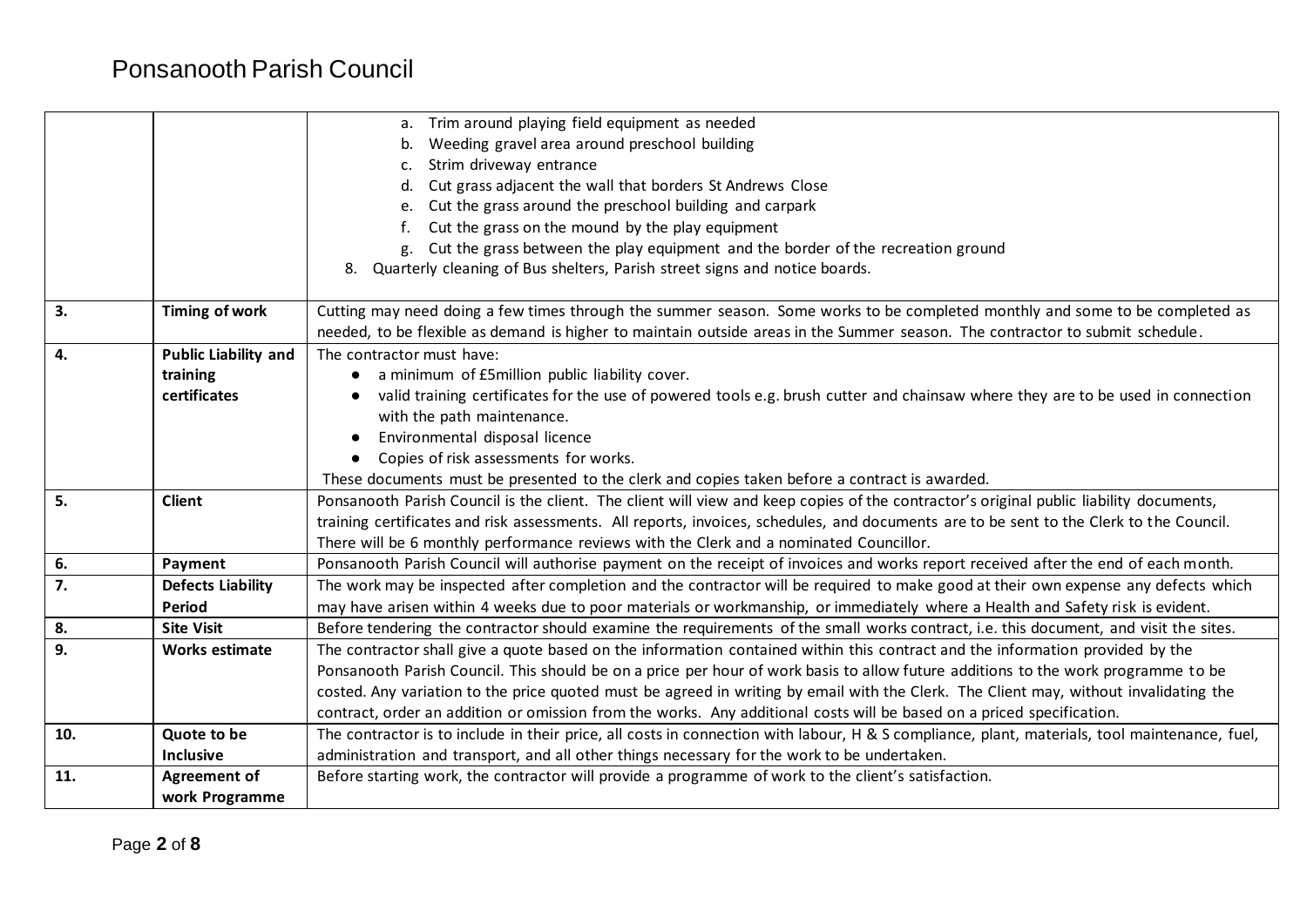| 12. | Responsible              | The contractor shall keep on site at all reasonable times when undertaking work on site, a working foreman or other responsible person                                    |
|-----|--------------------------|---------------------------------------------------------------------------------------------------------------------------------------------------------------------------|
|     | person                   | to whom the Parish/Town Council can give instructions and who can co-ordinate the work of other operatives and subcontractors.                                            |
| 13. | Safety and               | Before starting work the contractor will consider the Risk Management Note and will:                                                                                      |
|     | Environmental            | provide and agree method statements illustrating how they will safely go about the work (e.g. erecting safety signs, disposal of                                          |
|     | <b>Protection Issues</b> | trimmings, tools to be used).                                                                                                                                             |
|     |                          | agree how they will comply with Health & Safety Regulations, COSHH requirements (e.g. use of petrol, herbicides etc.).<br>provide public liability insurance documents.   |
|     |                          | provide certificates of competency (such as chainsaw certificates, operators licences for machinery and, if applicable, application of<br>herbicides).                    |
|     |                          | Before starting work the Ponsanooth Parish Council will:                                                                                                                  |
|     |                          | • Provide information concerning any other matter to be brought to the contractor's attention (e.g. Community, archaeological or<br>wildlife issues).                     |
| 14. | <b>Exceptions to</b>     | All cut material to be removed from the surface of the area. Cut vegetation must be removed from steep slopes and steps as it can cause                                   |
|     | clearance                | a slip hazard. It must also be cleared from the area, when it would it make the area difficult or unpleasant to walk over, e.g. bramble,                                  |
|     | of vegetation            | gorse, blackthorn, nettles etc. Small amounts of soft vegetation such as grass can be left, as these will quickly rot.                                                    |
|     |                          |                                                                                                                                                                           |
|     |                          | Japanese knotweed - Knotweed must be left alone. DO NOT CUT IT OR PULL IT UP as this could cause it to                                                                    |
|     |                          | spread. Please tie it back if you can. Please report the location of any knotweed (or any other invasive non-                                                             |
|     |                          | native plants) seen to be growing on or immediately adjacent to a path to the client. The client should then                                                              |
|     |                          | inform the Invasive Species team at Cornwall Council of its location by or Tel: 0300 1234 202 or filling in the                                                           |
|     |                          |                                                                                                                                                                           |
|     |                          | relevant details on http://www.cornwall.gov.uk/default.aspx?page=22413                                                                                                    |
| 15. | Submission of            | The contractor shall agree to fill in the contractor work schedule and report and submit a copy with each invoice, this can be emailed to                                 |
|     | <b>Contractor Work</b>   | the Clerk @gmail.com                                                                                                                                                      |
|     | <b>Schedule with</b>     |                                                                                                                                                                           |
|     | invoice                  |                                                                                                                                                                           |
| 16. | <b>Termination of</b>    | Ponsanooth Parish reserves the right to terminate any agreement if the work is not carried out to a satisfactory standard and there is no                                 |
|     | agreement                | reasonable explanation for not doing so. The Parish Council would like the contractor to give 6 weeks' notice if they can no longer<br>continue the work on the contract. |
| 17. | <b>Hand Over after</b>   | Ponsanooth Parish Council requires the contractor to produce a hand over document of works with a new contractor once the                                                 |
|     | termination              | contractor is found. Ponsanooth Parish Council understands this work can be included in the final 6 weeks works schedule.                                                 |
|     |                          |                                                                                                                                                                           |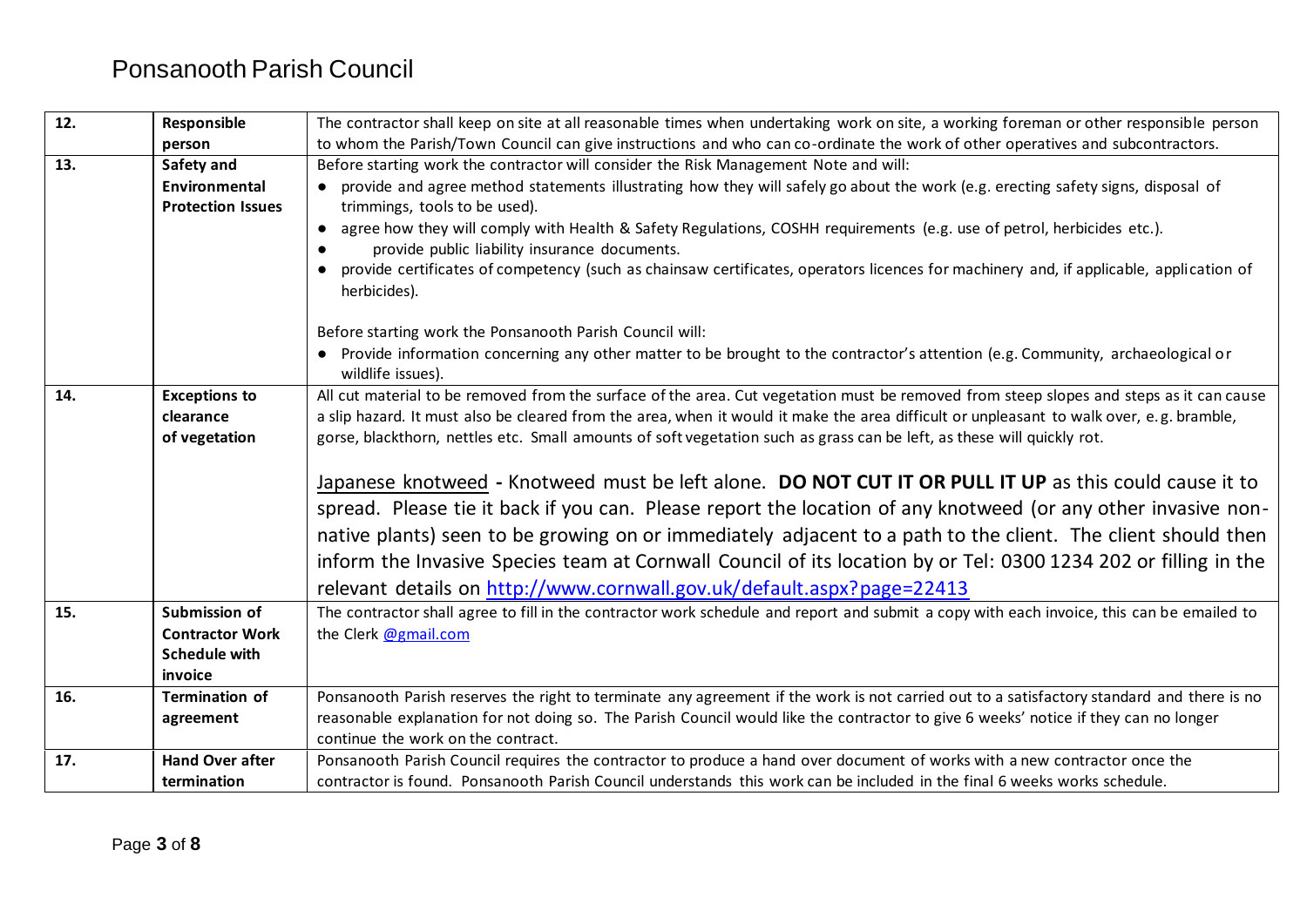*I agree to the conditions set out in this contract.*

| Contractor                             |  |  |  |  |  |
|----------------------------------------|--|--|--|--|--|
| Signed:<br>Date:                       |  |  |  |  |  |
| <b>Print name:</b>                     |  |  |  |  |  |
| Name and address and email of company: |  |  |  |  |  |
|                                        |  |  |  |  |  |
| Date:<br>                              |  |  |  |  |  |
| Print name:                            |  |  |  |  |  |
|                                        |  |  |  |  |  |
| Ponsanooth Parish Council - The Client |  |  |  |  |  |

|             |                                                    |                    | Date: |  |  |  |
|-------------|----------------------------------------------------|--------------------|-------|--|--|--|
| Print name: |                                                    |                    |       |  |  |  |
|             | <b>Ponsanooth Parish Council</b>                   |                    |       |  |  |  |
|             | 3 Cliff Terrace Portreath Redruth Cornwall         |                    |       |  |  |  |
|             | Witness signature (chairperson or representative): |                    |       |  |  |  |
|             |                                                    |                    |       |  |  |  |
| Date:       |                                                    | <b>Print name:</b> |       |  |  |  |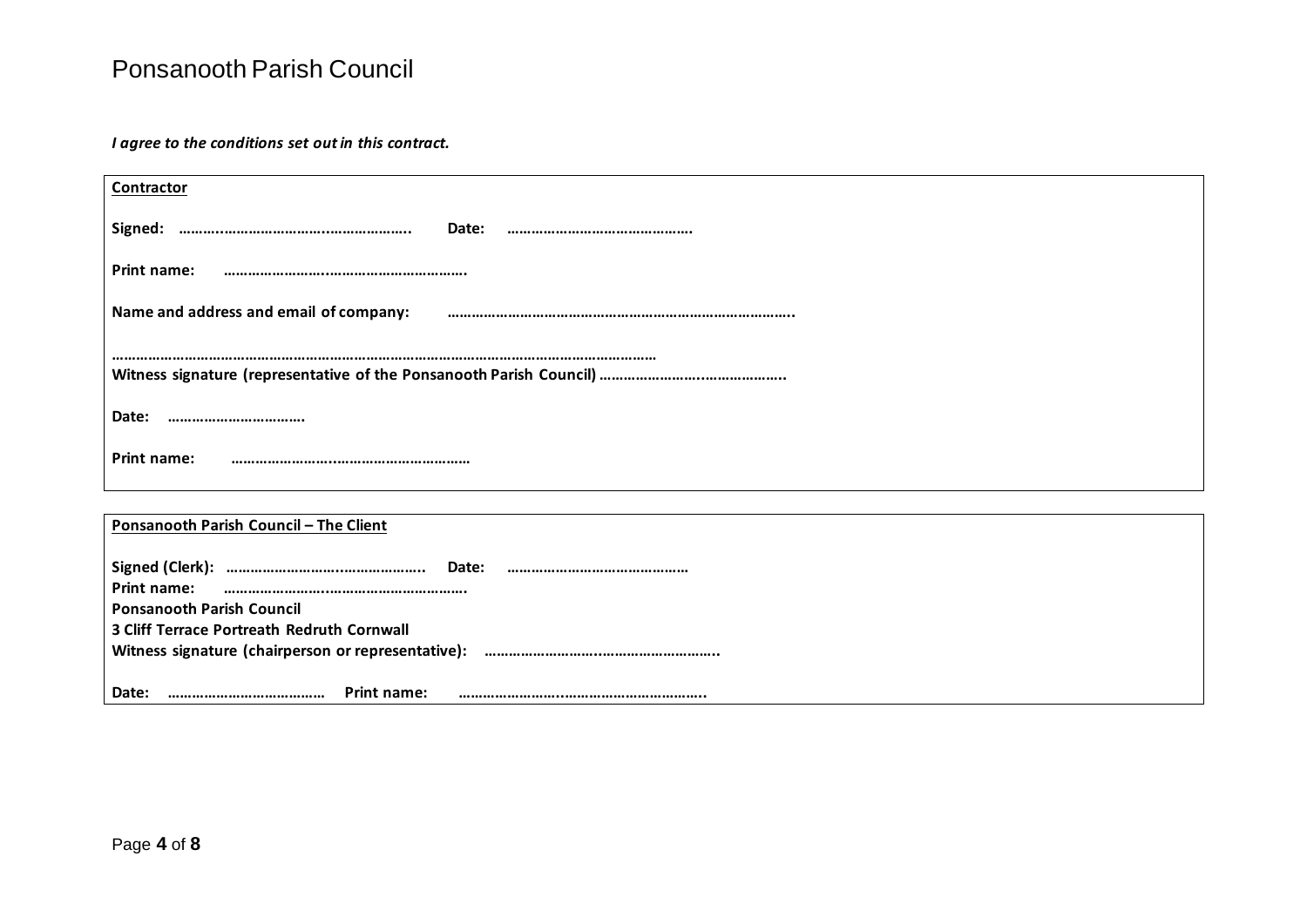Ponsanooth Parish Council Maintenance Policy

#### Introduction

This policy gives clear guidance to ensure that the Parish of Ponsanooth expenditure on repairs, waste management, grass and hedge cutting and general upkeep of the Parish is carried out in an efficient manner.

Ponsanooth Parish Council aim to carry out works considering the following.

- 1. Prioritise works where safety is an issue.
- 2. Ensure access issues are dealt with
- 3. Focus efforts where there are issues.
- 4. Maintenance of Parish owned assets.
- 5. Focus on 'keeping it tidy' efforts.
- 6. Work in partnership with Cornwall Council, authorities and organisations to ensure to ensure maintenance is carried out by the responsible party and ensure relevant conservation policies are adhered to.
- 7. Take action to support property owners to keep public areas clear.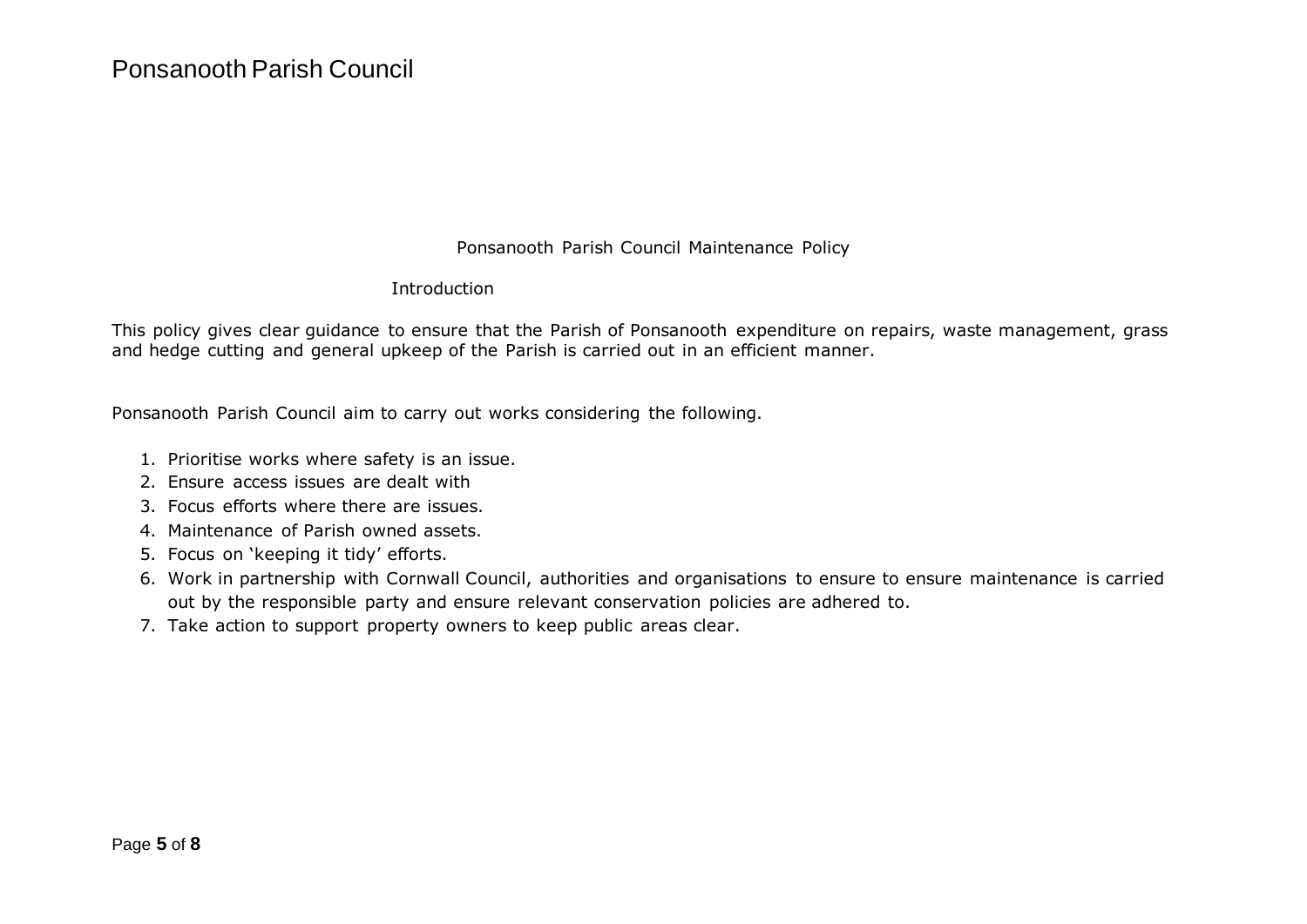#### Plan 1 – Ponsanooth Village

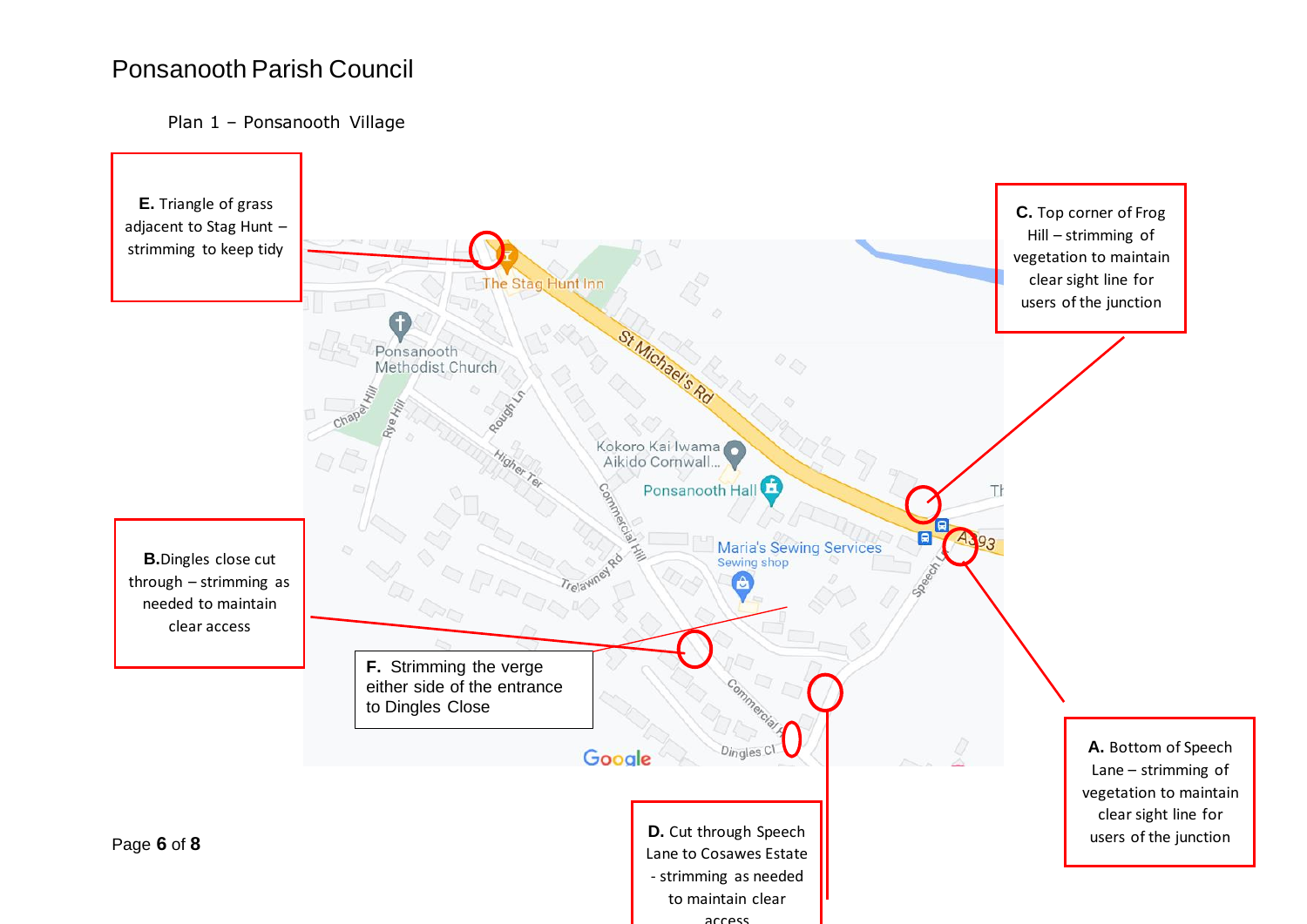### Plan 2 – Lower Treluswell